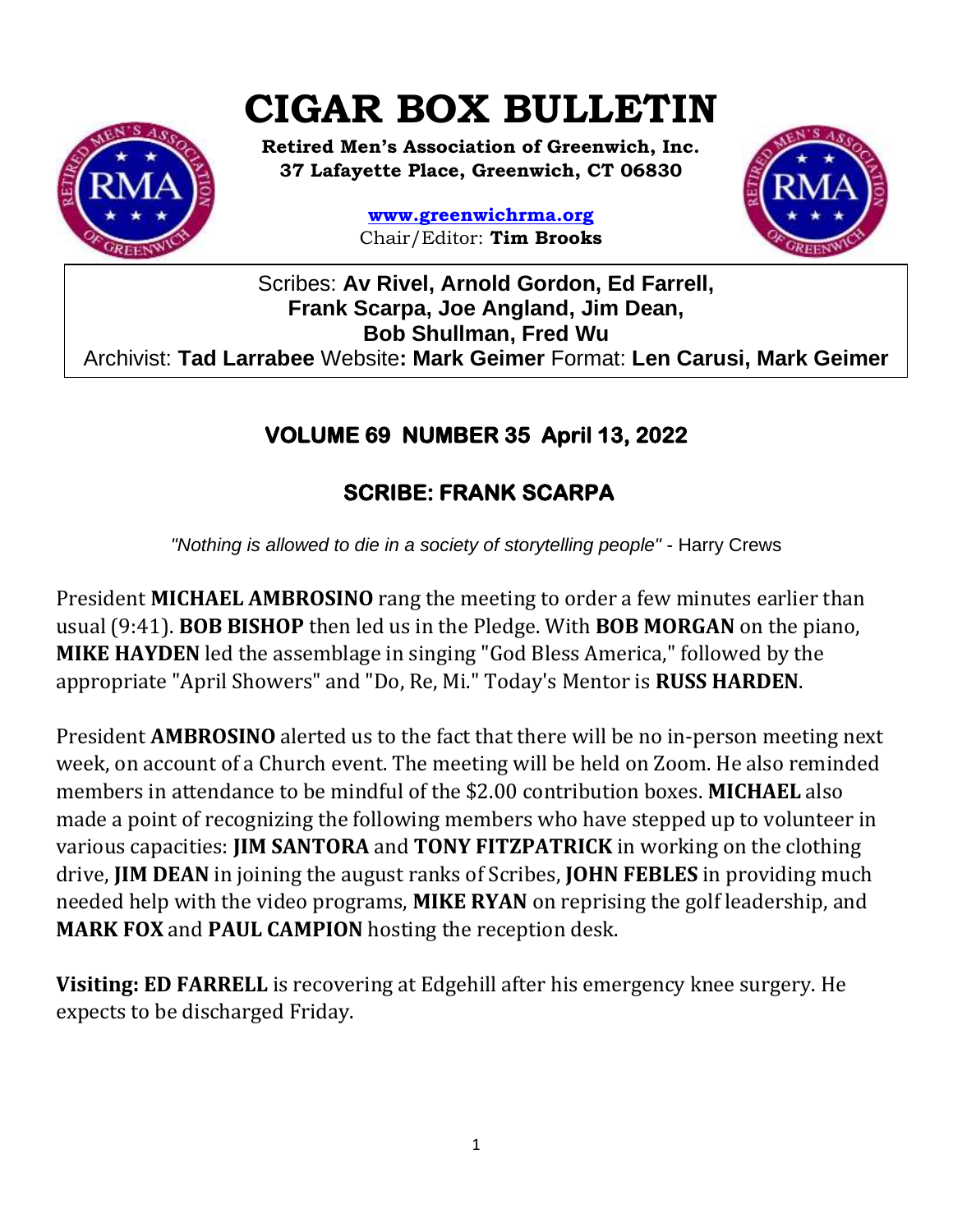**Corresponding Secretary: ARNOLD GORDON**, back from Florida, provided a web address for people who are wondering how they might help our friends in Ukraine: <https://www.forbes.com/advisor/personal-finance/donate-relief-to-ukraine/>

**ARNOLD** recommended the recent John Oliver show on HBO concerning the nefarious aspects of personal data mining. He noted that his recent Florida sunset-gazing caused him to invent some new "groaners." For example: "Why is there no mouse-flavored cat food?" Or, "the cross-eyed teacher who could not keep track of her pupils." He then introduced **TIM BROOKS** as the field correspondent of GNN (the "Gordon News Network") to discuss one way to get a second covid booster shot.

**TIM** recounted his initial difficulty with logistics at the Riverside CVS. When he walked in he was first told he must fill out a long questionnaire online in order to make an appointment for one of the limited times available, despite the fact that there was hardly anyone waiting. But then a helpful CVS associate guided him to an in-store public terminal, which proved not only much quicker but offered far more available times, including one immediately. **TIM** suggested simply walking in rather than scheduling online, if that is convenient for you. (*Note: the Riverside CVS offers the Moderna vaccine.*)

**ARNOLD** hinted that Walgreen's was also a no-fuss walk-in possibility. **ARNOLD** also provided the Scribe with the following suggestions: <https://www.ynhhs.org/patient-care/covid-19/Vaccine/get-your-covid-vaccine> <https://www.familycenters.org/covid-resources> [https://portal.ct.gov/vaccine-portal/DPH-van-clinics?language=en\\_US](https://portal.ct.gov/vaccine-portal/DPH-van-clinics?language=en_US)

**ARNOLD** then introduced today's jokester, **TOM HEALY**, who reminded us of two former Air Force pilots who got together every ten years at Hooters, and how their reasons for the choice of venue had morphed over the years

**Membership:** For birthdays, **PETER STERN** noted that **GEORGE UBOGY** has reached 84, **MARTY WAINE** is 89, **HENRY BAKER** is 91, and **GERRY GIBIAN** also joins the 84 crowd. The traditional musical encomium was showered upon these four. **PETER** counted 76 inperson attendees at the meeting and nine on Zoom, for a total of 85. There was one guest (Joe Coleman, guest of **PAT MACCARTHY**). **BO JARNSTEDT** and **JOE WATTS** were welcomed back from recovery. **ARNOLD GORDON** is our returnee from Punta Gorda, while Scribe **FRANK SCARPA** is still "wasting away" in Naples.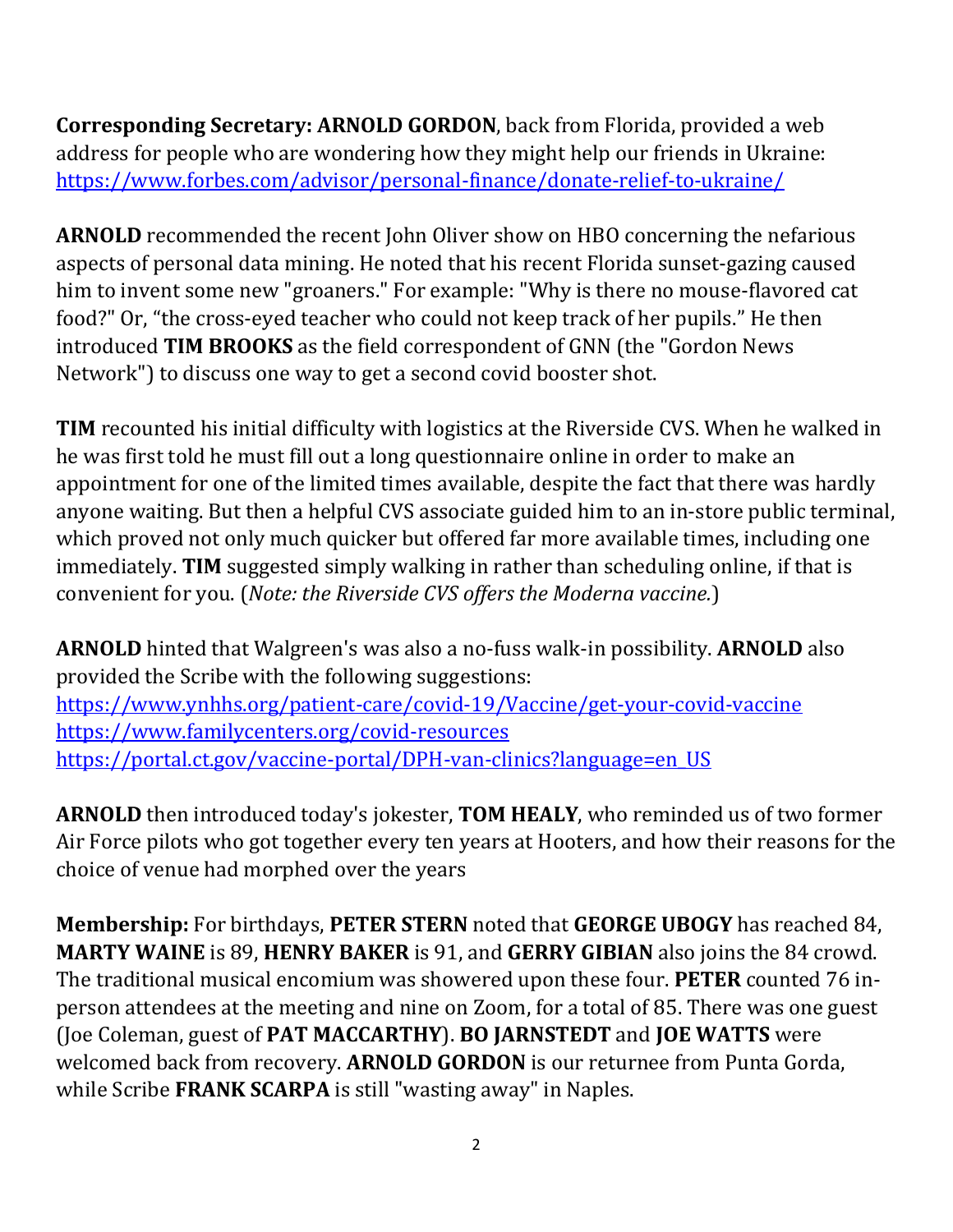**HOLLISTER STURGIS** noted that our colleague **BOB WYLIE** is now 97, and leading an active life in Massachusetts.

**Publicity: JACK WEIR** noted that print media efforts (the *Greenwich Time* and *Sentinel* and other publications) are going very well. We are trying to submit articles about public service opportunities and our tax preparation program. We are in the final stages of sponsoring a hole at the Griff Golf Course, with an appropriate sign. **TIM BROOKS** (assisted by **TAD LARRABEE, BOB SHULLMAN** and **MARK GEIMER**) is working on refreshing our website with the idea of making it enticing to potential members. Finally, **ANDY HOLMES** has done a yeoman job as our unofficial photographer. He could use some backup--no fancy equipment required. Contact **JohnKWeir47@aol.com** if interested.

**ROMEO: DON ROTZIEN** noted that 14 members attended at Zody's on April 7. Special thanks to **TONY COCCHI** for filling in as greeter. The next luncheon may not take place until June 9.

**ERF PORTER** invited members and guests to the American Legion pancake breakfast at the Lions Club on Saturday, April 23, from 8:30 to 12:30. Sponsored by Post 29, the venue is located in Glenville. The fee is \$10 pp, and the funds will go to such charities as Boys State and the Oratorical Contest.

**TAD LARRABEE** noted that the Greenwich Choral Society will be presenting an unusual concert at 4:00 pm on Saturday, April 30, at Christ Church: "Missa Latina," a South American piece with some interesting syncopation. The accompanying musicians are a small "tango" jazz band, including a bandoneon (a type of accordion).

## **SPEAKERS**

**CHARLIE ADAMS** previewed today's speaker, Dr. Jun Xu, respected practitioner of acupuncture and physical medicine in Riverside, who will speak to us about the "Africa Cries Out" program in Senegal. Dr. Xu has been actively serving and directing this mission for over ten years. He will discuss the medical and social needs of this African country, with illustrations of the progress this organization has effected over the years.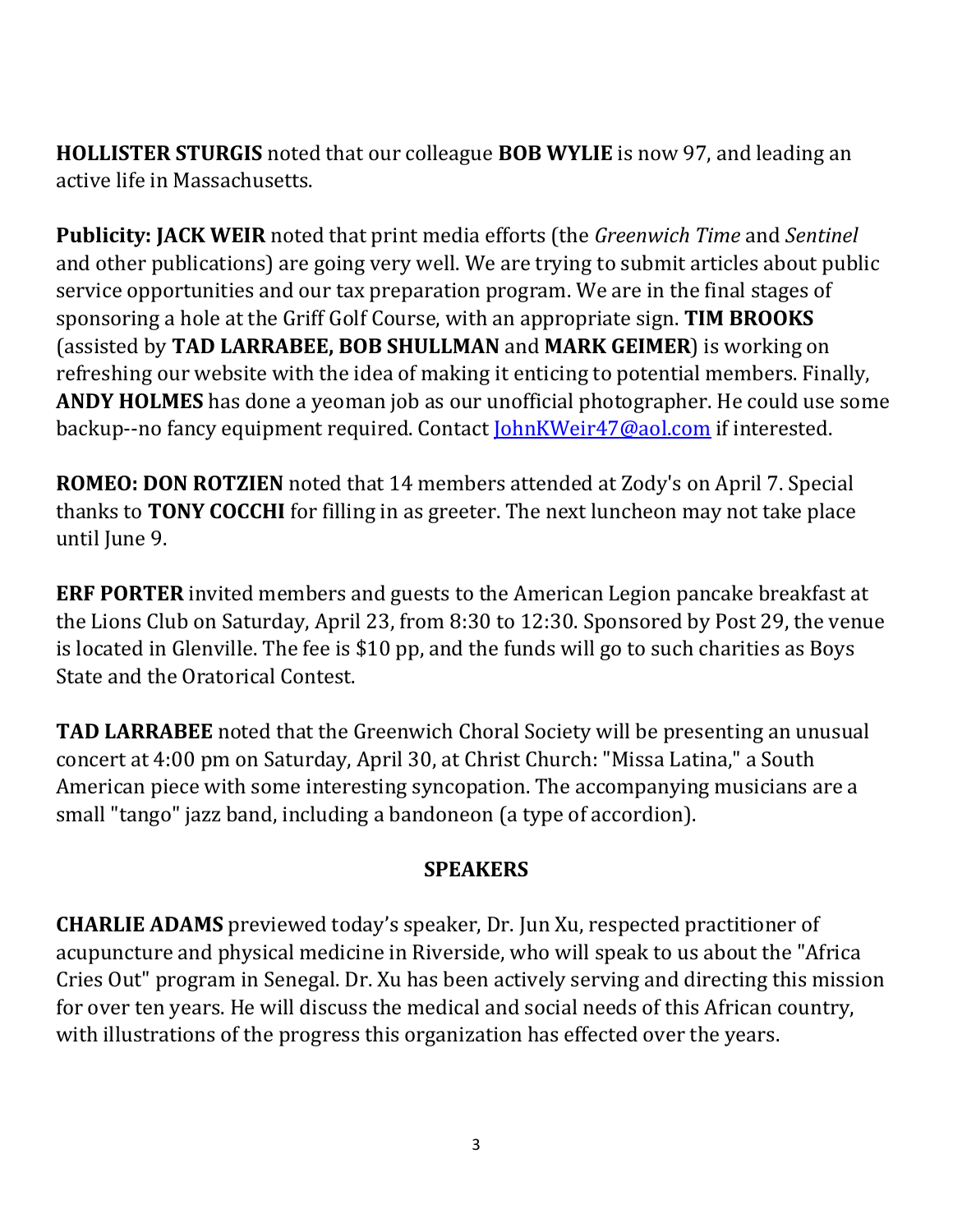**HOLLISTER STURGIS** noted that next week's lecture will be only on Zoom. **DAVID ALAN RICHARDS**, an RMA member who has addressed this group twice in the past, will speak on "Kipling's KIM, the Great Game, and Anglo-American Spies and Spy Novelists." If past is prologue, we should expect a stimulating and well-illustrated lecture.

# **GAMES PEOPLE PLAY**

**Tennis: ANDY HOLMES** reported on last Friday's results. Four matches were played at the Old Greenwich Tennis Academy. On court 1, winners were **RALPH NEWITTER** and **RON FRIEDMAN**. On court 2, winners were **RANDY MOTLAND** and **MICHAEL AMBROSINO.** Finals: on court 1, **RANDY MOTLAND** and **MICHAEL AMBROSINO** won. On court 2, **BRUCE SOCKET** and **BILL HOWLAND** teamed up to win. The new tennis season will begin in September. Sessions are from 1:30 to 3:00 pm on Fridays at the Old Greenwich Tennis Academy. Anyone wishing to join should see **ANDY HOLMES** or email him at [andyholmes56@gmail.com.](mailto:andyholmes56@gmail.com)

**Walkers and Talkers: TAD LARRABEE** noted that another Thursday rain cancellation led to a Friday walk at Pear Tree Point in Darien. The day was beautiful, and there was a lot of new construction and renovation for the sidewalk engineers to enjoy. If interested in joining send your email address to **TAD** at [tadlarra@optonline.net.](mailto:tadlarra@optonline.net)

**Pickle ball: PAT MACCARTHY** reminded us that pickle ball is from 11:00 to 1:00 each Monday and Thursday at Christiano Field. New players are welcome.

**Hearts: MICHAEL AMBROSINO** reported that the winners on table 1 were **TOM HEALY, GRANT PERKINS** and **BOB SHULLMAN** (one game each). Winners on table 2 were **JOE DOWLING** and **JACK WEIR** (two games each). Moon shots by **GRANT PERKINS** (one) and **TOM HEALY** (two). Hearts is played on Wednesday afternoons at the Greenwich Library.

**Golf: MIKE RYAN** reported on a cold and rainy opening day. Eighteen players had signed up, and 15 came to play. Closest to the pin on hole #7 was **TONY COCCHI**. Closest to the pin on hole #15 was **MICHAEL AMBROSINO**, and longest drive on #17 was **CHARLIE ADAMS.** Next week, all three competitions will be held on the front nine. Sign-up sheets are on the bulletin board. **MIKE** is still looking for captains and dues.

# **SPECIAL PRESENTATION**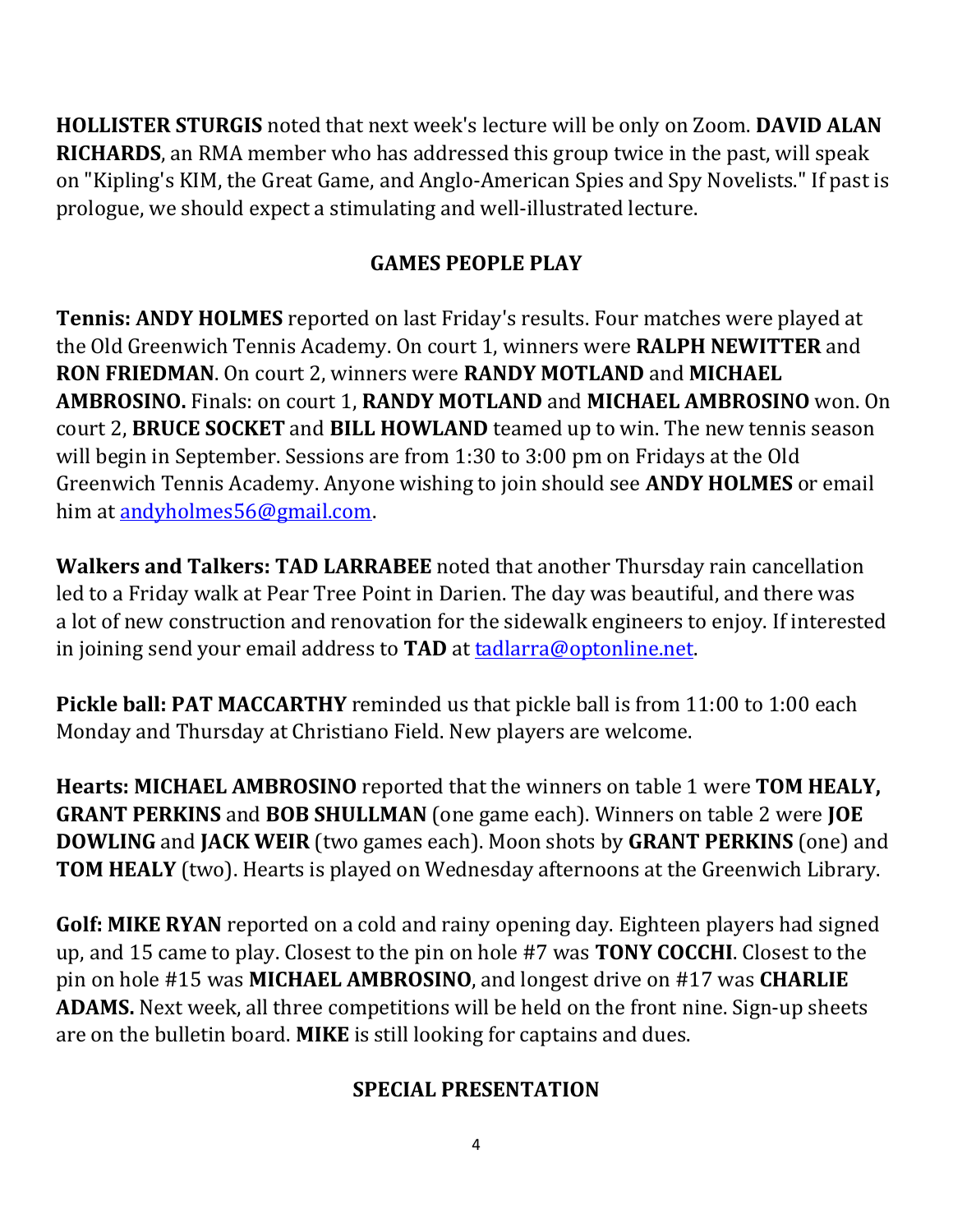Rick Perez, director of membership operations at the YMCA of Greenwich, 50 E. Putnam Ave., made us aware of the many activities available at the Greenwich YMCA. There is a full fitness facility, spinning, yoga, indoor pickle ball, swimming and weight training. There is a "Mind and Body" program and a "Live Strong" program for people recovering from cancer (a 12-week program). A 14-day trial membership is on offer. If you have United Health Care insurance through AARP, membership is free. RMA members are invited to visit on Monday, April 25, at 10:00 am, for "Coffee and Conversations," a special open house including guided tours and more. RSVP to [membership@gwymca.org](mailto:membership@gwymca.org) or call us at 203 869 1630.



## **TODAY'S SPEAKER**

**CHARLIE ADAMS** introduced Dr. Jun Xu, who has been practicing acupuncture and rehabilitation medicine in Riverside since 2000, and is the founder and president of Africa Cries Out, a 501C3 nonprofit organization devoted to providing medical and humanitarian aid to Senegal in West Africa. Dr. Xu first became interested in the needs of Senegal, where the average life expectancy is 50, during a photography trip in 2013. Xu and his team have returned there almost every year since then as "medical missionaries" and providers of educational and humanitarian aid. His annual group of volunteers has grown to 40 people. Since 2019, Dr. Xu has made a point of including American teenagers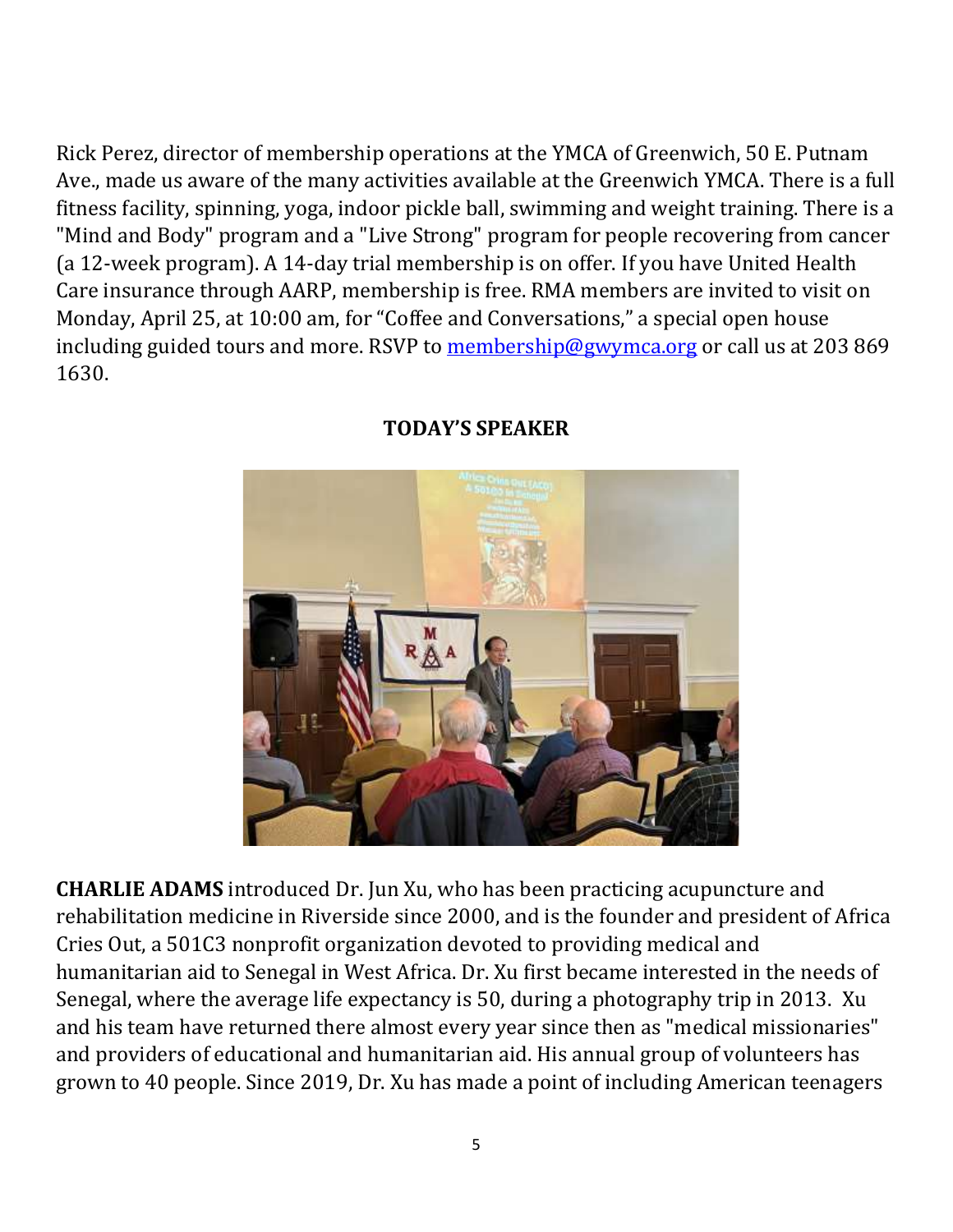(including his own children) in order to expose them to this sort of volunteer work. This effort has morphed into ACO's Youth Leadership Program.

Dr. Xu's work in Africa was inspired by many of the "heroes" that he encountered there. Through a vivid slide presentation, the RMA audience learned about Ana Paul, a woman who saved a whole village of women from genital mutilation. They heard the story of a Brazilian fashion model who visited a Senegalese village and remained there to serve others. One couple adopted twin children and started an orphanage. A French-trained physician devoted his career to the people of Senegal from 1995 until his recent death.

Africa Cries Out purchased 11 acres of land and built a 10,000 square foot school and a 12,000 square foot dormitory. Students are taught the French language as well as skills such as carpentry, organic farming, sewing, baking and gas cooking. ACO now has two hospitals (one of them in a leprosy village) staffed by local physicians. Basic subsistence aid is provided to the leprosy village.

ACO's motto is "Helping others is an affirmation of one's existence in this world."

According to the organization's website,

- 1. We serve the students and the patients, including leprosy in the poorest area in Africa.
- 2. We don't have any administrative cost, we have no paid secretary, or any paid staff. All donations will go directly to African people.
- 3. We focus on the principle of "Teaching them fishing, instead of giving them a fish." We teach our students the skills to be useful workers.

Financial aid is obtained from individual contributions and organizations such as Americares (in Stamford) and Direct Relief (in California). Contact information for ACO:

Website: [www.africacriesout.net](http://www.africacriesout.net/) Phone 203 637 7720 Whatsapp: 19174343767 Address: Jun Xu, M.D., 1171 E. Putnam Ave., Riverside, CT 06878

To view the full presentation, visit [https://vimeo.com/user9053619/videos.](https://vimeo.com/user9053619/videos)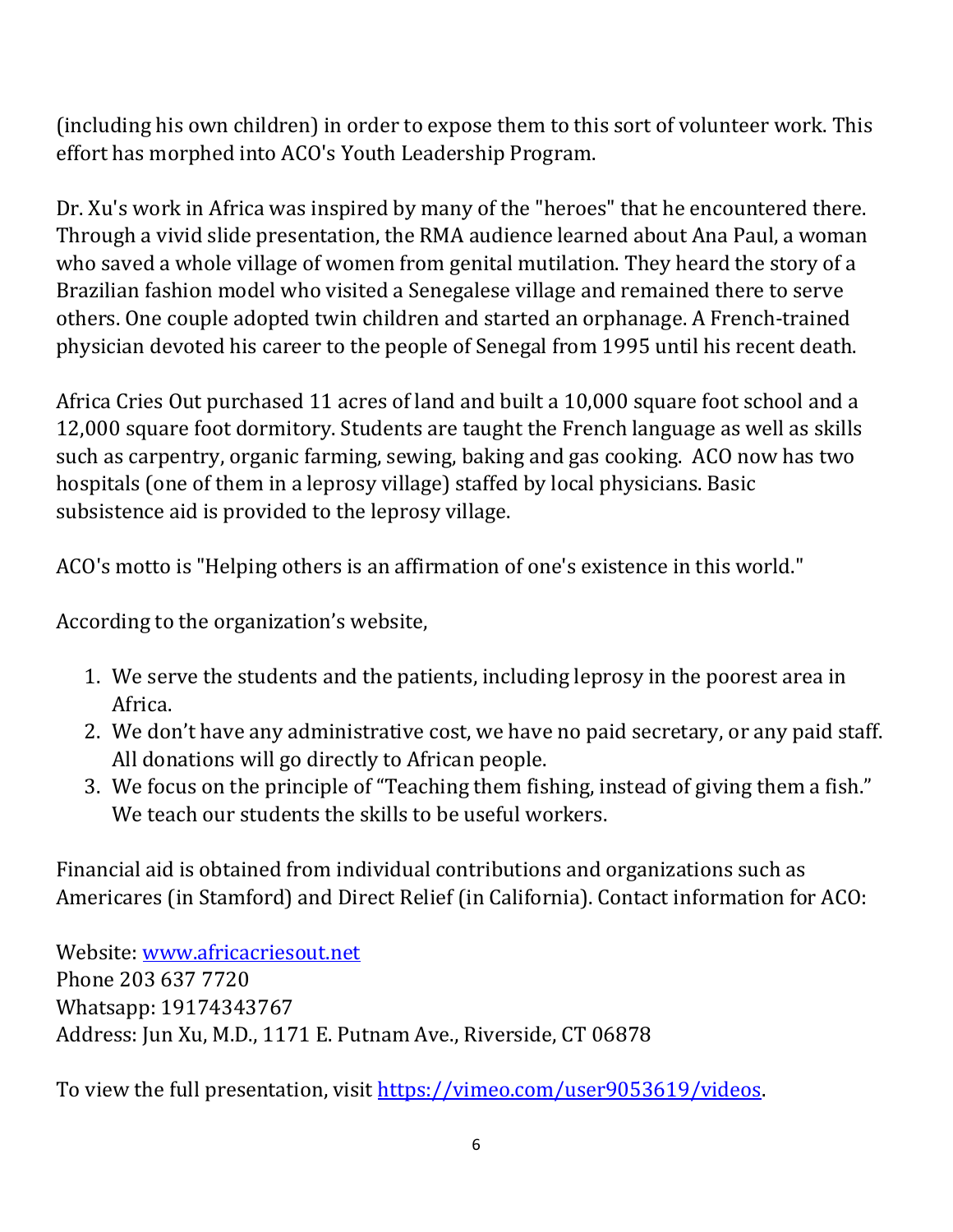#### **SPECIAL FEATURE**

Past President **PETE UHRY** has asked that we include a few historical RMA pictures, with a question of the week. This week we present a somewhat grainy newspaper clipping. Who is the man on the left in this picture, and what is he doing at the RMA?

Do you have any pictures of past RMA activities to share?



## **IMPORTANT REMINDERS**

**TO CBB CONTRIBUTORS:** Scribe for the next meeting, on April 20, will be **→AV RIVEL←**. Please send a copy of any remarks you want included in the CBB to [av@rivels.org.](mailto:av@rivels.org)

**ALL MEMBERS**: Do not forget to report all your inside and outside volunteer hours to **JOHN FEBLES** at [jfebles13@gmail.com.](mailto:jfebles13@gmail.com)

**ALL MEMBERS** are reminded that in addition to streaming on the Internet, RMA speakers are normally shown on the local public access TV channels, Verizon FIOS channel 24 and Optimum (Cablevision) channel 79.

Retired Men's Association of Greenwich, Inc. · 37 Lafayette Place · Greenwich, CT 06830 · USA. Visit our website at **[https://greenwichrma.org.](about:blank)**